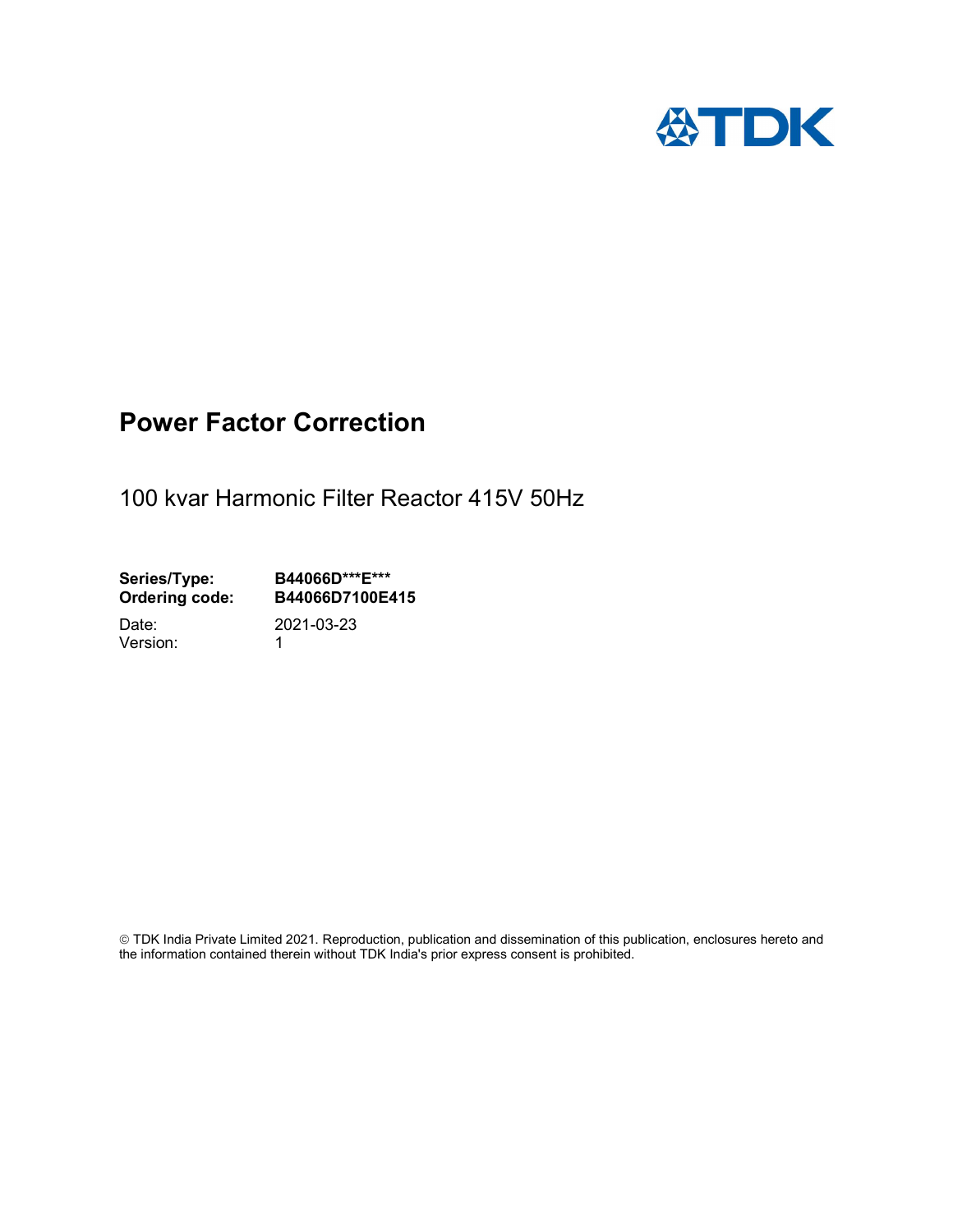

# Power Factor Correction and B44066D7100E415

# 100 kvar Harmonic Filter Reactor 415V 50Hz B44066D\*\*\*E\*\*\*

# **Characteristics**

- $H$  Highest linearity
- Temperature control via micro switch in inner coil
- $\blacksquare$  Highest life time by high quality materials
- **Low losses**
- $\blacksquare$  High overloading capability
- Safety device, temperature micro switch
- **Aluminium foil winding**
- **Low noise**



| <b>Technical data</b>                           |                |             |  |
|-------------------------------------------------|----------------|-------------|--|
| De-tuning factor p                              | $\overline{7}$ | $\%$        |  |
| Effective filter output $Q_C$                   | 100            | kvar        |  |
| Rated voltage $V_R$ <sup>1)</sup>               | 415            | V           |  |
| Rated frequency f                               | 50             | Hz          |  |
| Ambient temperature / Insulation class          | 40 / H         | $^{\circ}C$ |  |
| Capacitance C delta (tot.)                      | 1718.85        | μF          |  |
| Inductivity L                                   | $3 \cdot 0.41$ | mH          |  |
| Fundamental current 11 <sup>3)</sup>            | 147.47         | A           |  |
| Linear up to $4$ )                              | 240.69         | A           |  |
| Effective current $IRMS$ <sup>2)</sup>          | 157.90         | A           |  |
| Rated harmonic voltages (3rd/5th/7th/11th/13th) | 0.5/6/5/3.5/3  | %           |  |
| Temperature protection (NC)                     | yes            |             |  |
| Total losses $P_D$                              | 330            | W           |  |
| Total weight                                    | 42             | kg          |  |

<sup>1)</sup> Voltage rise up to 106% of rated voltage is considered in current  $I_{\text{eff}}$ .

<sup>2)</sup>  $I_{eff} = \sqrt{(I_1^2 + I_3^2 + ... I_x^2)}$ 

<sup>3)</sup>  $11 = 1.06$   $\cdot$   $I_R$  ( $I_R$  = Capacitor current 50Hz)

<sup>4)</sup> Linear current =  $1.73$   $\cdot$  I<sub>R</sub> (I<sub>R</sub> = Capacitor current 50Hz)

### **Connection**

| Line                | 1U1-1V1-1W1   |
|---------------------|---------------|
| Capacitors          | l 1U2-1V2-1W2 |
| Temperature control | 1 O<br>ے- ا   |

# Reference standard IEC60076-6

CAP FILM ES PFC PM 2021-03-23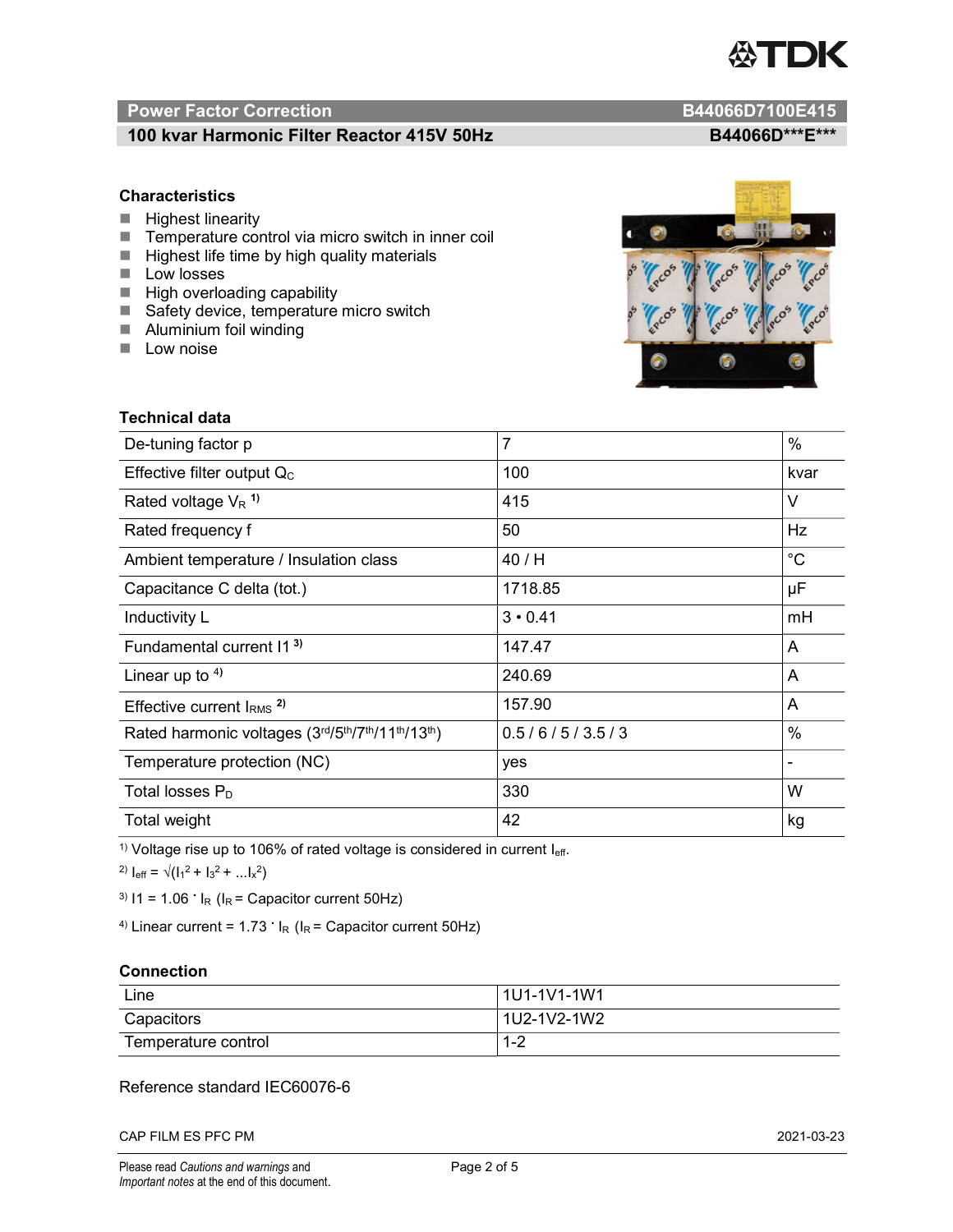

### Power Factor Correction and B44066D7100E415

# 100 kvar Harmonic Filter Reactor 415V 50Hz<br>B44066D\*\*\*E\*\*\*

### Dimensional drawings



### **Dimensions**

| L/mm  | 335           | b/mm  | 150  |
|-------|---------------|-------|------|
| H/mm  | 270           | e/mm  | 99±5 |
| W/mm  | $185 + 5$     | d1/mm | 10.8 |
| 11/mm | 285           | d2/mm | 15.5 |
| 12/mm | 285           | A     | 175  |
| n1/mm | 150           | B     | 132  |
| n2/mm | $136.5 \pm 3$ | Ø     | 10.5 |

#### Cautions and warnings

- Do not install the reactor in case of any visible damages.
- $\blacksquare$  Installation must be done by skilled personnel only.
- Do not use or store harmonic filter reactors in corrosive atmosphere, especially where chloride gas, sulphide gas, acid, alkali, salt or similar substances are present.
- Do not touch the device during operation: all electrically active parts of this equipment such as windings, electronic components, leads, fuses and terminals carry a dangerous voltage which can lead to burns or electric shock.
- Covers which protect these electrically active parts from being touched must not be opened or removed during operation.
- Before any assembly or maintenance work is started, all installations and equipment must be disconnected from the power source.
- Noncompliance with these instructions may lead to death, serious injury or major damage to equipment.

FAILURE TO FOLLOW CAUTIONS MAY RESULT, WORST CASE, IN PREMATURE FAILURES OR PHYSICAL INJURY.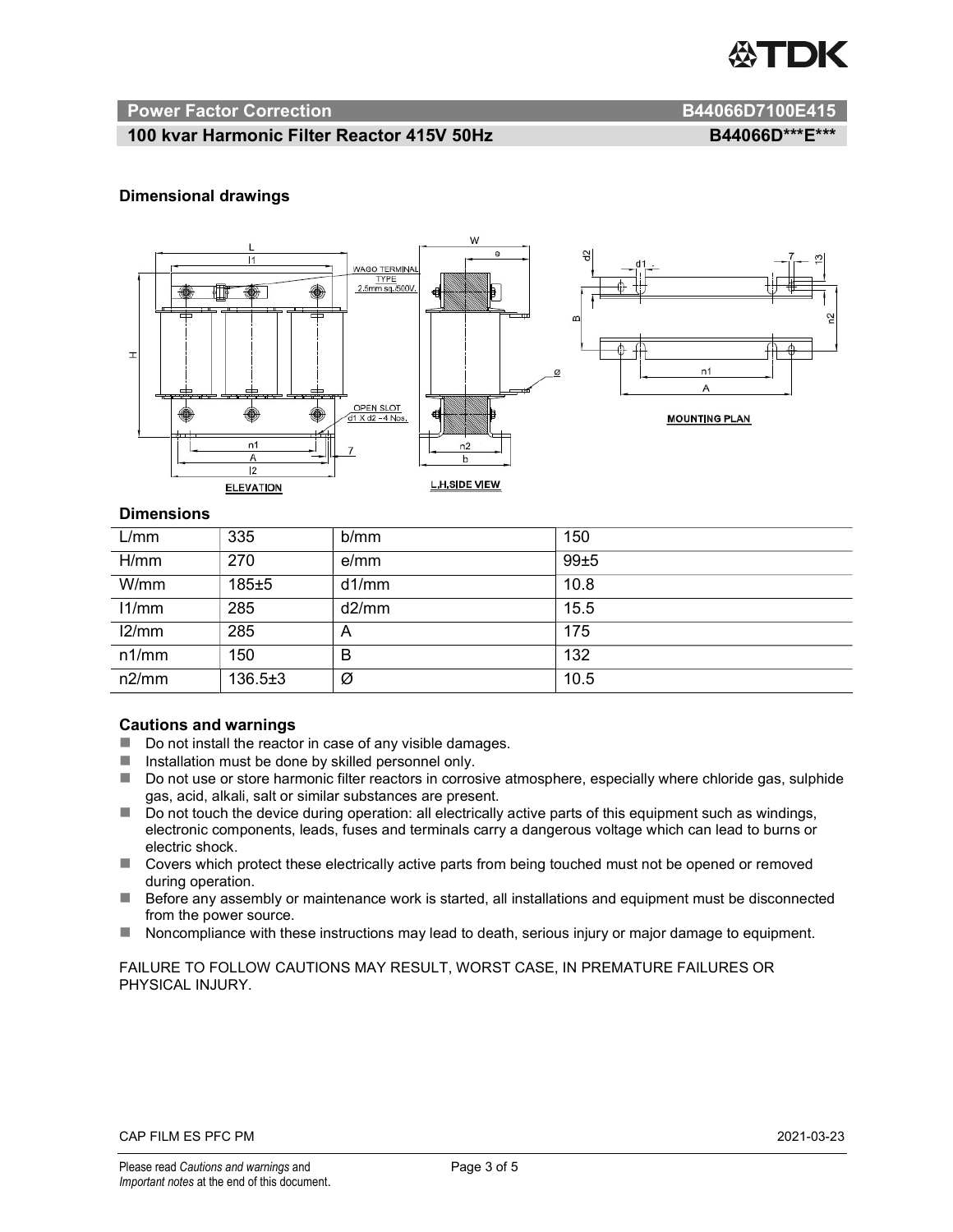

# Power Factor Correction B44066D7100E415

# 100 kvar Harmonic Filter Reactor 415V 50Hz BA4066D\*\*\*E\*\*\*

The following applies to all products named in this publication:

- 1. Some parts of this publication contain statements about the suitability of our products for certain areas of application. These statements are based on our knowledge of typical requirements that are often placed on our products in the areas of application concerned. We nevertheless expressly point out that such statements cannot be regarded as binding statements about the suitability of our products for a particular customer application. As a rule we are either unfamiliar with individual customer applications or less familiar with them than the customers themselves. For these reasons, it is always ultimately incumbent on the customer to check and decide whether a product with the properties described in the product specification is suitable for use in a particular customer application.
- 2. We also point out that in individual cases, a malfunction of electronic components or failure before the end of their usual service life cannot be completely ruled out in the current state of the art, even if they are operated as specified. In customer applications requiring a very high level of operational safety and especially in customer applications in which the malfunction or failure of an electronic component could endanger human life or health (e.g. in accident prevention or life-saving systems), it must therefore be ensured by means of suitable design of the customer application or other action taken by the customer (e.g. installation of protective circuitry or redundancy) that no injury or damage is sustained by third parties in the event of malfunction or failure of an electronic component.
- 3. The warnings, cautions and product-specific notes must be observed.
- 4. In order to satisfy certain technical requirements, some of the products described in this publication may contain substances subject to restrictions in certain jurisdictions (e.g. because they are classed as hazardous). Useful information on this will be found in our Material Data Sheets on the Internet (www.tdk-electronics.tdk.com/material). Should you have any more detailed questions, please contact our sales offices.
- 5. We constantly strive to improve our products. Consequently, the products described in this publication may change from time to time. The same is true of the corresponding product specifications. Please check therefore to what extent product descriptions and specifications contained in this publication are still applicable before or when you place an order.

We also reserve the right to discontinue production and delivery of products. Consequently, we cannot guarantee that all products named in this publication will always be available. The aforementioned does not apply in the case of individual agreements deviating from the foregoing for customer-specific products.

- 6. Unless otherwise agreed in individual contracts, all orders are subject to our General Terms and Conditions of Supply.
- 7. Our manufacturing sites serving the automotive business apply the IATF 16949 standard. The IATF certifications confirm our compliance with requirements regarding the quality management system in the automotive industry. Referring to customer requirements and customer specific requirements ("CSR") TDK always has and will continue to have the policy of respecting individual agreements. Even if IATF 16949 may appear to support the acceptance of unilateral requirements, we hereby like to emphasize that only requirements mutually agreed upon can and will be implemented in our Quality Management System. For clarification purposes we like to point out that obligations from IATF 16949 shall only become legally binding if individually agreed upon.